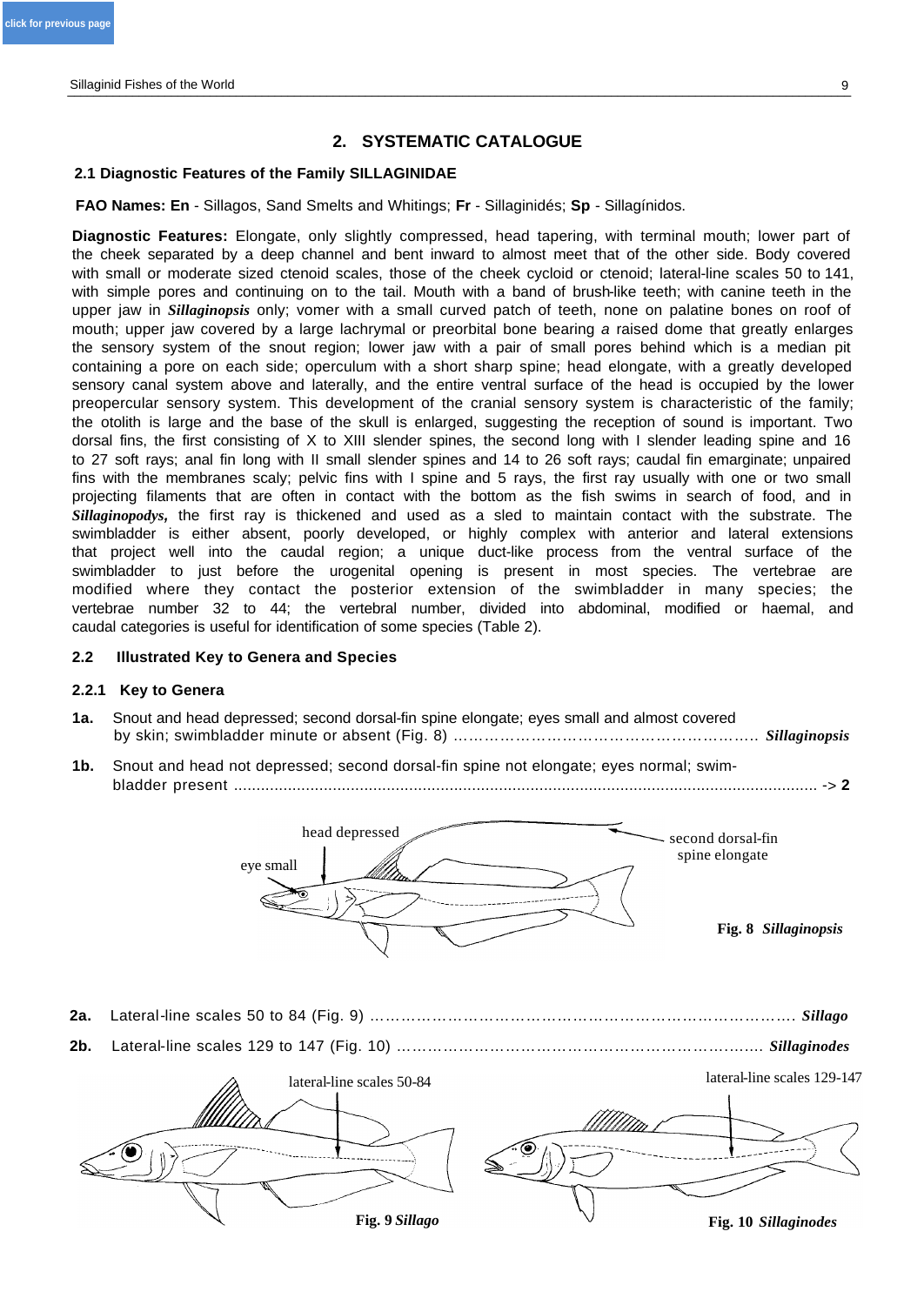|                 |              |                                                                                                 |                 |                     |                   |       |                |               |          |             |                |                | <b>Vertebrae Numbers</b> |              |     |              |    |                                |                        |    |          |          |    |  |
|-----------------|--------------|-------------------------------------------------------------------------------------------------|-----------------|---------------------|-------------------|-------|----------------|---------------|----------|-------------|----------------|----------------|--------------------------|--------------|-----|--------------|----|--------------------------------|------------------------|----|----------|----------|----|--|
| Abdominal       |              | 12 12 12 13 13 13 13 13 14 14 14 14 14 15 15 15 15 15 15 15 16 16 16 17 20 21 21 21 22 22 23    |                 |                     |                   |       |                |               |          |             |                |                |                          |              |     |              |    |                                |                        |    |          |          |    |  |
| <b>Caudal</b>   |              | 21 22 23 19 20 21 22 25 18 19 20 21 22 18 19 20 22 23 25 27 21 22 23 24 20 23 21 22 23 21 22 21 |                 |                     |                   |       |                |               |          |             |                |                |                          |              |     |              |    |                                |                        |    |          |          |    |  |
| S. aeolus       |              |                                                                                                 |                 | $\overline{4}$      | S.                |       | 26             |               |          |             |                |                |                          |              |     |              |    |                                |                        |    |          |          |    |  |
| S. analis       |              |                                                                                                 | $\mathbf{1}$    |                     |                   | 81    | $\overline{2}$ |               |          |             |                |                |                          |              |     |              |    |                                |                        |    |          |          |    |  |
| S. arabica      |              |                                                                                                 |                 |                     |                   | 33    |                |               |          | eroses      |                | r∰             |                          | $\mathbf{A}$ | -18 |              |    | $1 \quad 18$                   |                        |    |          |          |    |  |
| S. asiatica     |              |                                                                                                 |                 | $\mathbf{I}$        |                   |       | 34             |               |          |             |                |                |                          |              |     |              |    |                                |                        |    |          | - 3      |    |  |
| S. attenuata    |              |                                                                                                 |                 |                     |                   |       |                |               |          |             |                | 2              | .1 ે                     |              |     |              |    |                                |                        |    |          |          |    |  |
| S. bassensis    | $\mathbf{1}$ | $\overline{3}$                                                                                  | 1 <sub>79</sub> |                     | 4                 |       | 3              |               |          |             |                |                |                          |              |     |              |    |                                |                        |    |          |          |    |  |
| S. boutani      |              |                                                                                                 |                 |                     | $\mathbf{1}$      |       |                |               |          |             |                |                |                          |              |     |              |    |                                |                        |    |          |          |    |  |
| S. burrus       |              | 82                                                                                              |                 |                     | $2^{\frac{1}{2}}$ |       |                | $5^{\circ}99$ | 3        |             |                |                |                          |              |     |              |    |                                |                        |    |          |          |    |  |
| S. chondropus   |              | 4                                                                                               |                 |                     | 8                 |       |                |               |          |             |                | an an          |                          |              |     |              |    |                                |                        |    |          | 33       |    |  |
| S. ciliata      |              |                                                                                                 | 1               |                     |                   | 3 167 | $\mathbf{1}$   |               |          | $3^{\circ}$ | 2 <sup>1</sup> |                |                          |              |     |              |    |                                |                        |    |          |          |    |  |
| S. flindersi    |              |                                                                                                 | 2 1 2 8         | $\mathcal{I}$       |                   |       |                | 23            |          |             |                |                |                          |              |     |              |    |                                |                        |    |          |          |    |  |
| S. ingenuua     |              |                                                                                                 | 7 <sup>3</sup>  | $\ddot{\mathbf{1}}$ |                   |       |                | 333           |          |             |                | 88             |                          |              |     |              |    |                                |                        |    |          | 22.22    |    |  |
| S. intermedius  |              |                                                                                                 |                 |                     |                   |       | $\mathbf{1}$   |               |          |             |                |                |                          |              |     |              |    |                                |                        |    |          | --       |    |  |
| S. japonica     |              |                                                                                                 |                 |                     |                   |       |                | 16            |          |             |                |                |                          |              |     |              |    |                                |                        |    |          |          |    |  |
| S. lutea        |              |                                                                                                 | 8 310           | 13                  |                   |       |                |               |          |             |                |                |                          |              |     |              |    |                                |                        |    |          |          |    |  |
| S. macrolepis   |              |                                                                                                 |                 |                     |                   |       | $\ddagger$     |               |          |             |                |                |                          |              |     |              |    |                                |                        |    |          |          |    |  |
| S. maculata     |              |                                                                                                 |                 | $\mathbf{2}$        | $7^{\circ}$       |       |                |               | 1 139 11 |             |                | $\overline{4}$ |                          |              |     |              |    |                                |                        |    |          |          |    |  |
| S. microps      |              |                                                                                                 |                 | $\mathbf{2}$        |                   |       |                |               |          |             |                |                |                          |              |     |              |    |                                |                        |    |          |          |    |  |
| S. panijus      |              |                                                                                                 |                 |                     |                   |       |                |               |          | 8848        |                |                |                          |              |     | $\mathbf{1}$ |    |                                |                        |    |          |          |    |  |
| S. parvisquamis |              |                                                                                                 |                 |                     |                   |       |                |               |          |             |                |                | 55665                    |              |     |              |    |                                |                        | ាះ | $2 - 16$ | 23<br>11 | 30 |  |
| S. punctata     |              |                                                                                                 |                 |                     |                   |       |                |               |          |             |                |                |                          |              |     |              |    | 3 <sup>1</sup><br>$\mathbf{1}$ |                        |    |          |          |    |  |
| S. robusta      |              |                                                                                                 | 66              |                     |                   |       |                |               |          |             |                |                | 22                       |              |     |              |    |                                | $\mathbf{2}^{\dagger}$ |    |          |          |    |  |
| S. schomburgkii |              |                                                                                                 |                 |                     |                   |       |                |               |          |             |                |                | 233                      |              |     |              | 72 |                                |                        |    |          |          |    |  |
| S. sihama       |              |                                                                                                 |                 |                     |                   |       | 225            |               |          |             |                |                |                          |              |     |              |    |                                |                        |    |          |          |    |  |
| S. vincenti     |              |                                                                                                 |                 |                     |                   |       | 18             | ា             |          |             |                |                |                          |              |     |              |    |                                |                        |    |          |          |    |  |
| S. vittata      |              |                                                                                                 | 123             | ា                   |                   |       |                |               |          |             |                |                |                          |              |     |              |    |                                |                        |    |          |          |    |  |

#### Table 2: **Frequency distribution of abdominal and caudal vertebrae for species of the family Sillaginidae**

\_\_\_\_\_\_\_\_\_\_\_\_\_\_\_\_\_\_\_\_\_\_\_\_\_\_\_\_\_\_\_\_\_\_\_\_\_\_\_\_\_\_\_\_\_\_\_\_\_\_\_\_\_\_\_\_\_\_\_\_\_\_\_\_\_\_\_\_\_\_\_\_\_\_\_\_\_\_\_\_\_\_\_\_\_\_\_\_\_\_\_\_\_\_\_\_\_\_\_\_\_\_\_\_\_\_\_\_\_\_\_\_\_\_\_\_\_\_\_\_\_\_\_\_\_\_\_\_\_\_\_\_\_\_\_\_\_\_\_\_\_\_\_\_\_\_\_\_\_\_\_\_\_\_\_\_\_\_\_\_\_\_\_\_\_\_\_\_\_\_\_\_\_\_\_\_\_\_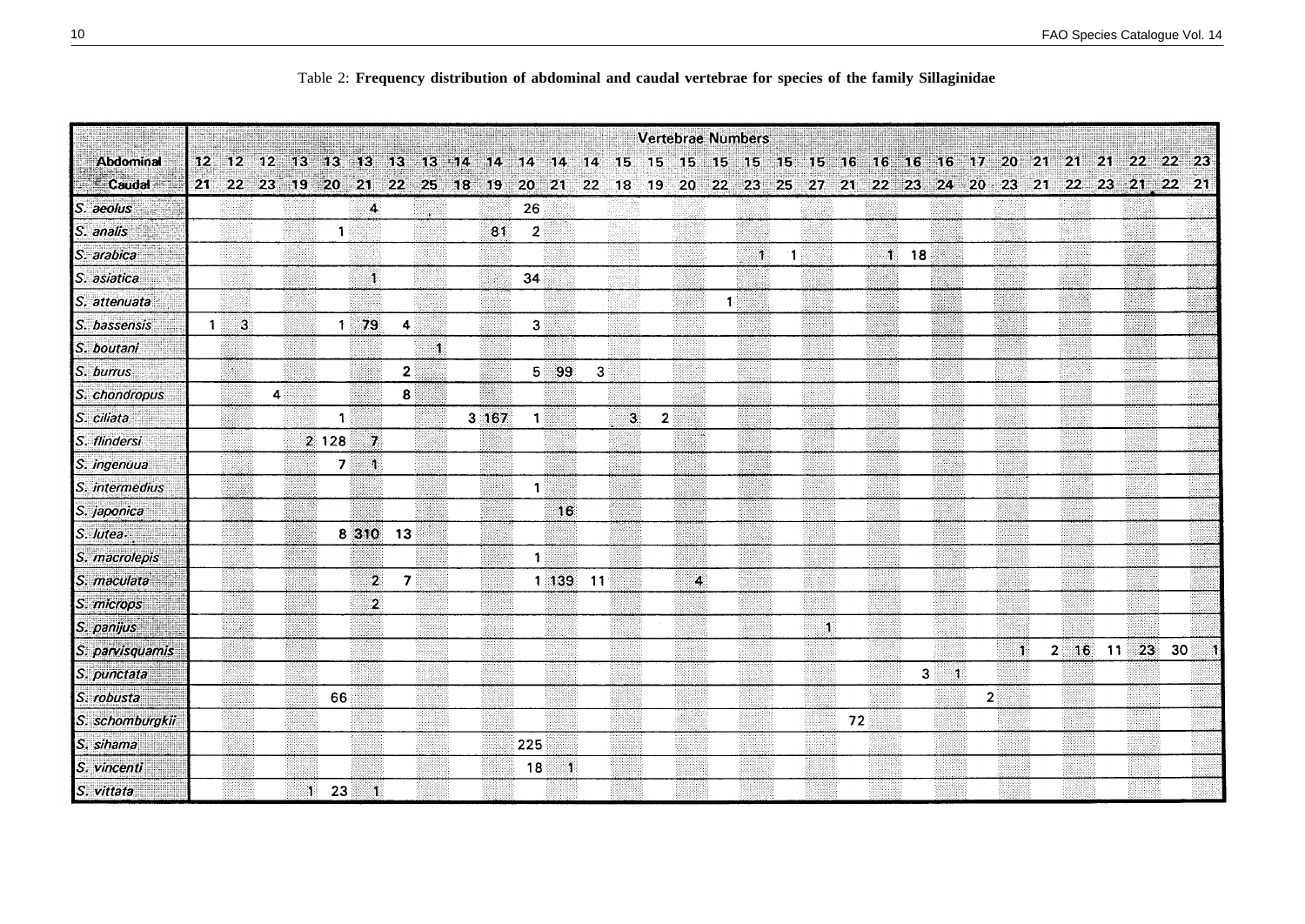# **2.2.2 Key to the Genera and Species from the Indo-west Pacific Region Excluding Australia and New Guinea**

- **1a.** Snout and head greatly depressed; second dorsal-fin spine very elongate; eyes small, 3 to 11% of head length, and almost covered by adipose tissue (Fig. 11); swimbladder vestigial or absent ............................................................................................................................ *Sillaginopsis panijus*
- **1b.** Snout and head not depressed; second dorsal-fin spine not elongate; eyes normal, 17 to 30% of head length; swimbladder present (Fig. 12) ........................................................................ *(Sillago) -***> 2**



- **2a.** Pelvic fin with the spine inconspicuous and almost hidden by the much thickened club-like first pelvic-fin ray (Fig. 13); swimbladder without postcoelomic projections into the tail section; vertebral column without modified haemal spines overlying the posterior extensions of the swimbladder (no haemal funnel) ............................................................................................... *Sillago chondropus*
- **2b.** Pelvic fin without a thickened club-like first ray; swimbladder with 1 or 2 postcoelomic extensions; vertebral column with some modified haemal spines overlying the posterior part of the swimbladder (haemal funnel present) .......................................................................................... **—> 3**



- **3a.** Base of pectoral fin with a conspicuous dark brown, black or blue-black blotch or spot; body with irregular dark blotches; dorsal-fin rays 18 to 20; anal-fin rays 17 to 19 (Fig. 14) .......... *Sillago aeolus*
- **3b.** Base of pectoral fin without a dark brown or blackish blotch, or spot ..................................................... -**> 4**

|                                                                   | dorsal-fin rays 18-20 |
|-------------------------------------------------------------------|-----------------------|
| وتور<br><b>SER</b><br>$\hat{\mathbf{x}}$ and<br>ź.<br>ر بروانان ب |                       |
| blotch at base<br>anal-fin rays 17-19<br>of pectoral fin          |                       |

of pectoral fin anal-fin rays 17-19 **Fig. 14** *S. aeolus*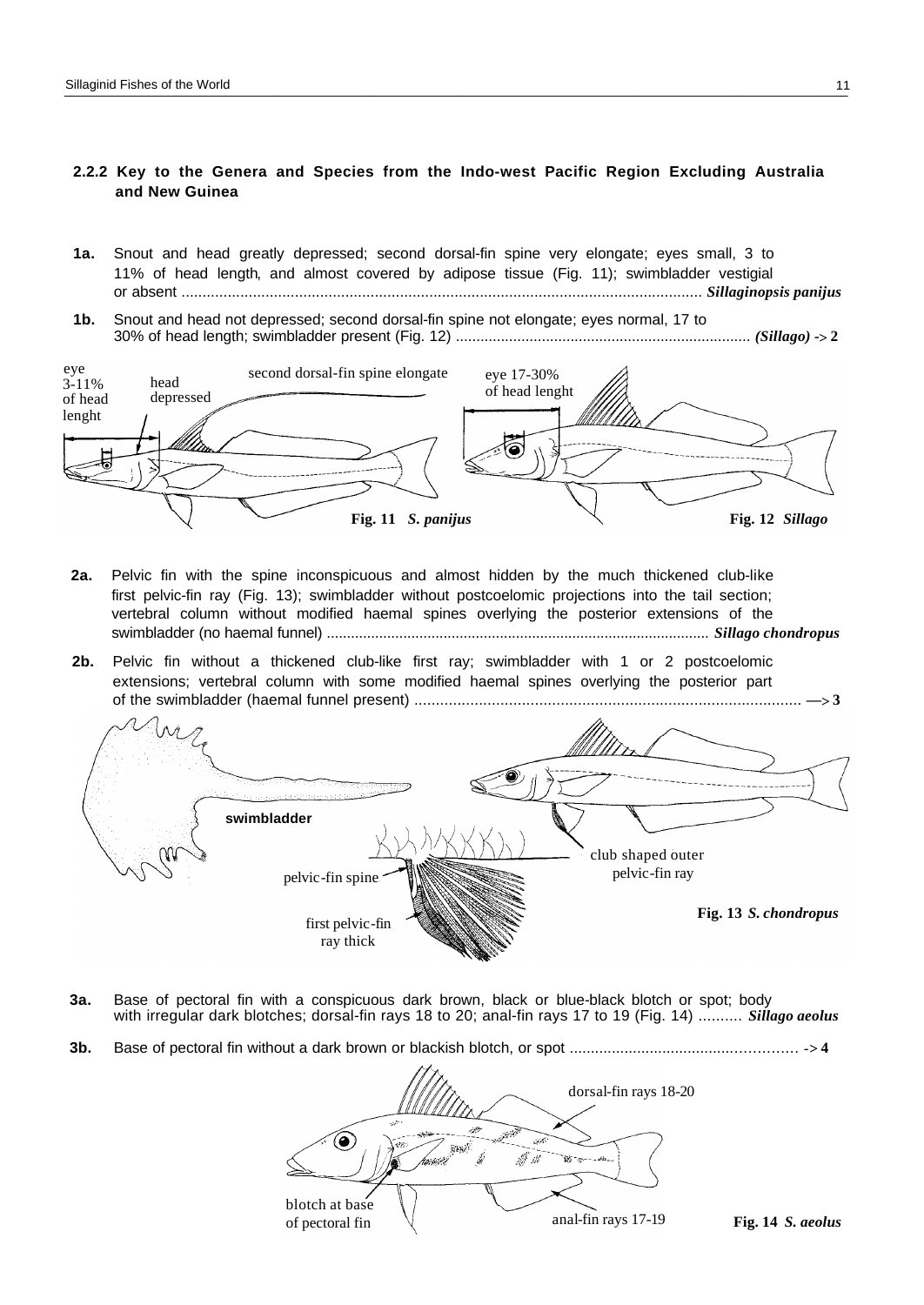- **4a.** Sides of body just below lateral line with a longitudinal row of dusky black spots, and a series of saddle-like black blotches; swimbladder with 2 posterior extensions (Fig. 15) ........................ *S. intermedius*
- **4b.** No longitudinal row of dusky black spots along sides below lateral line *............................................... -***> 5**



**Fig. 15** *S. intermedius*

**5a.** Lateral-line scales 61 or less; 19 to 21 anal-fin rays (Fig. 16) ............................................................. *S. macrolepis* **5b.** Lateral-line scales 64 or more ............................................................................................................. -**> 6**



anal-fin rays 19-21

### **Fig. 16** *S. macrolepis*

dorsal-fin spines XII-XIII



**Fig. 17** *S. attenuata*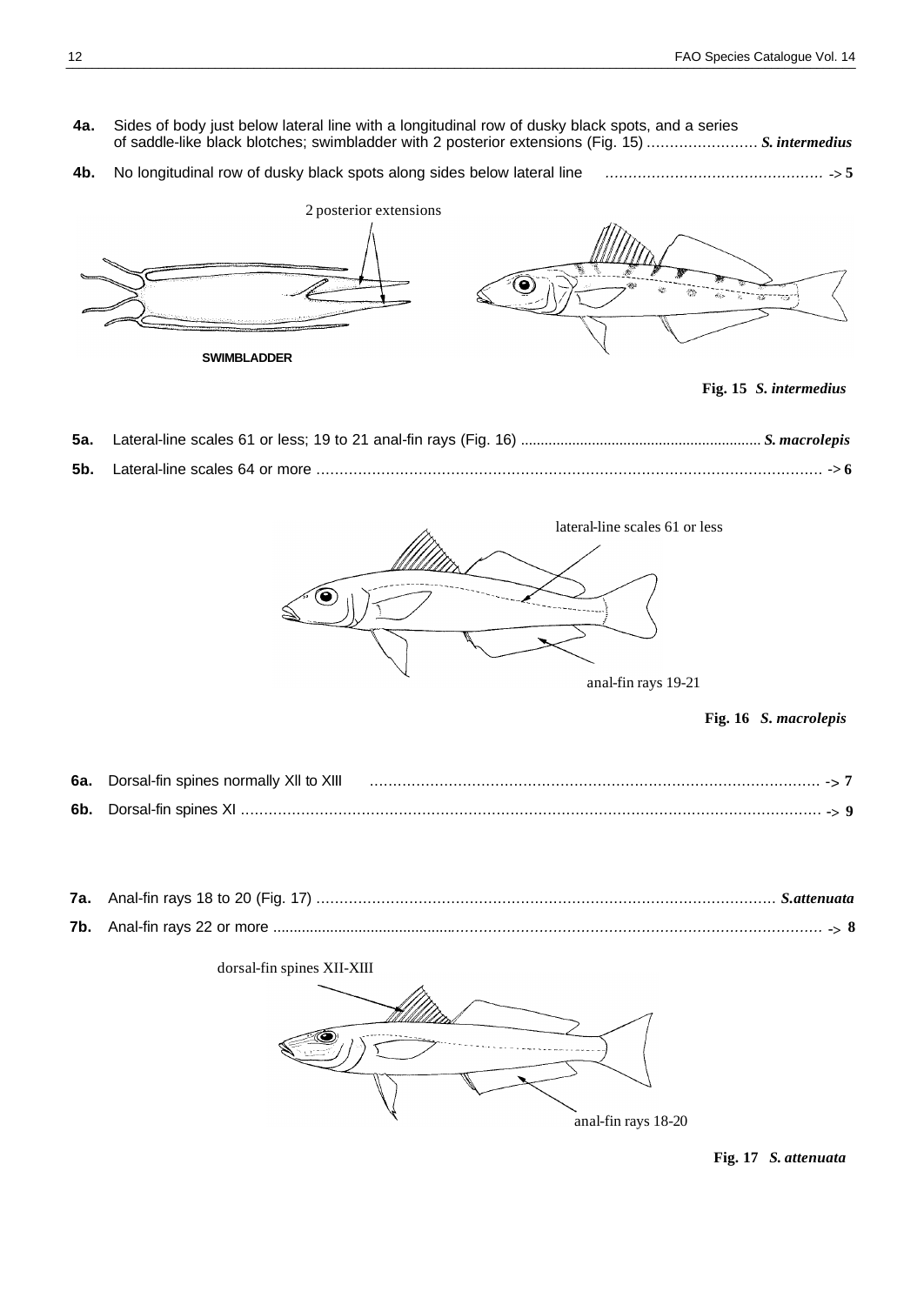- **8a.** Snout short, 31 to 38% of head length; posterior extension of swimbladder single (Fig. 18) (Arabian Gulf) ....................................................................................................................... **S.** *arabica*
- **8b.** Snout long, 38 to 43% of head length; swimbladder with 2 posterior extensions (Fig. 19) (Taiwan to Japan) ......................................................................................................... **S.** *parvisquamis*



**11b.** Dorsal-fin rays 17; eye 19 to 23% of head length; upper-cheek scales ctenoid (Fig. 22)





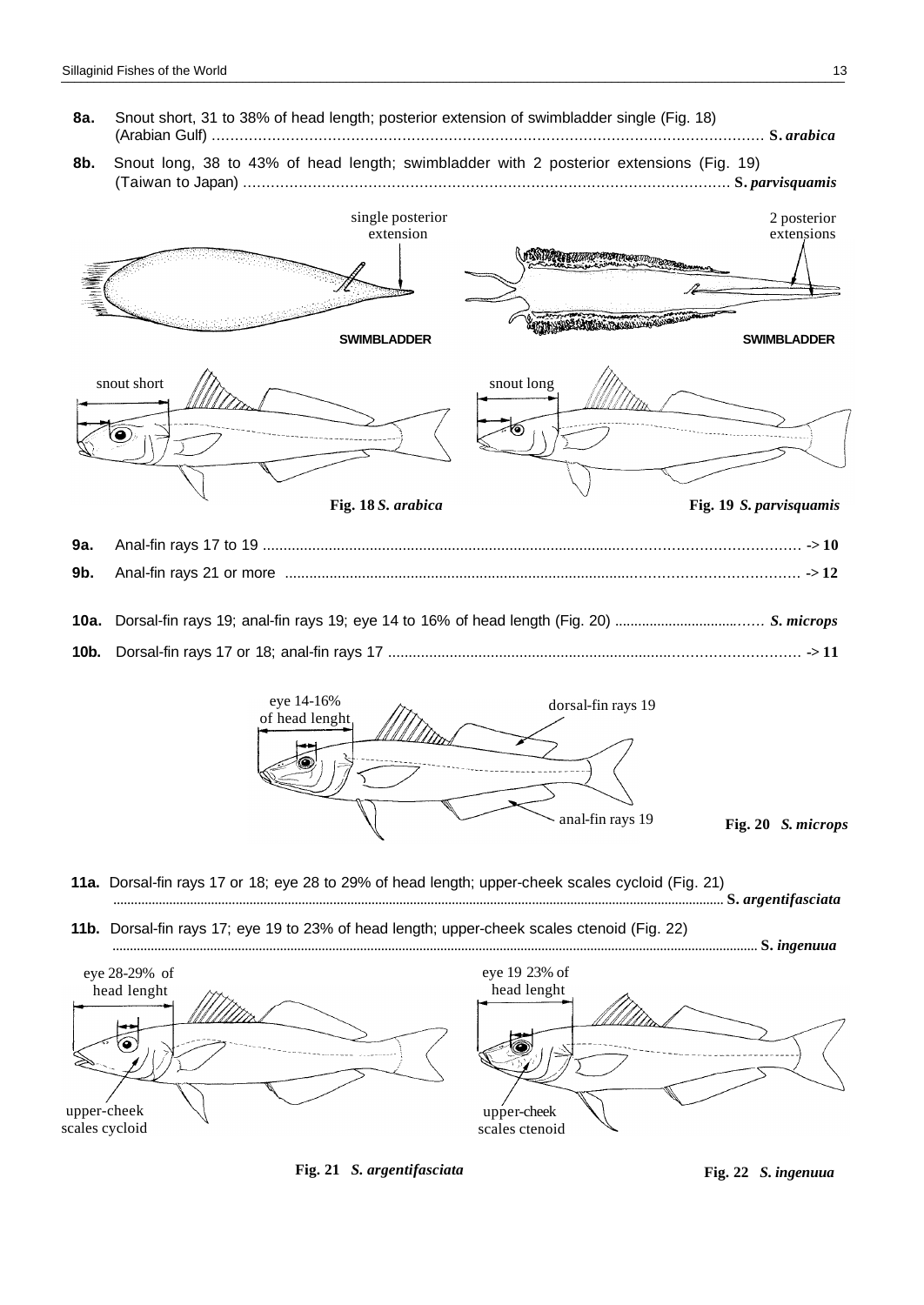|                                                                                                   | lateral-line scales 76-80                     |
|---------------------------------------------------------------------------------------------------|-----------------------------------------------|
|                                                                                                   |                                               |
|                                                                                                   |                                               |
|                                                                                                   |                                               |
|                                                                                                   |                                               |
|                                                                                                   |                                               |
|                                                                                                   | anal-fin rays 21 or more<br>Fig 23 S. boutani |
|                                                                                                   |                                               |
|                                                                                                   |                                               |
|                                                                                                   | $\rightarrow$ 14                              |
| 2 posterior extensions                                                                            |                                               |
|                                                                                                   |                                               |
|                                                                                                   |                                               |
| <b>GARAGE SERIE AND AND ARTIST</b>                                                                |                                               |
| <b>SWIMBLADDER</b>                                                                                | Fig. 24 S. sihama                             |
|                                                                                                   |                                               |
|                                                                                                   |                                               |
|                                                                                                   |                                               |
|                                                                                                   |                                               |
|                                                                                                   |                                               |
|                                                                                                   | 3 scales above                                |
|                                                                                                   | lateral line                                  |
|                                                                                                   |                                               |
|                                                                                                   |                                               |
|                                                                                                   |                                               |
| <b>SWIMBLADDER</b>                                                                                | Fig. 25 S. japonica                           |
|                                                                                                   |                                               |
|                                                                                                   |                                               |
|                                                                                                   |                                               |
|                                                                                                   |                                               |
|                                                                                                   |                                               |
| 16a. Swimbladder with long anterolateral extensions as in Fig. 26; lateral-line scales 68 to 70   |                                               |
| Swimbladder with lateral extensions shorter than half length of swimbladder; lateral-line<br>16b. |                                               |
|                                                                                                   |                                               |
|                                                                                                   |                                               |
| anterolateral extensions recurved posteriorly                                                     | lateral-line scales 68-70                     |
|                                                                                                   |                                               |
|                                                                                                   |                                               |
|                                                                                                   |                                               |
|                                                                                                   |                                               |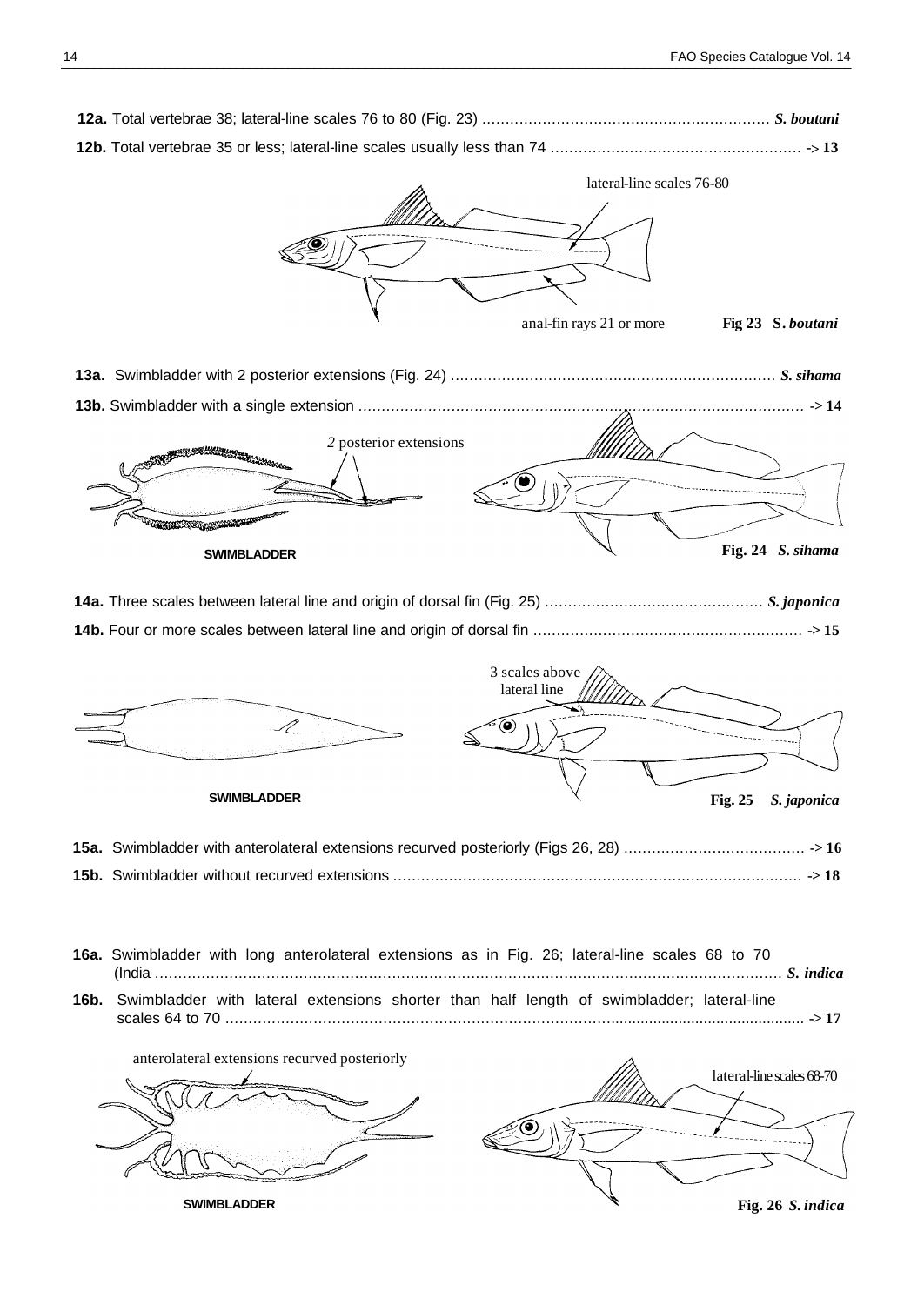- **17a.** Membrane of second dorsal fin with a more or less continuous grey stripe formed of minute black dots, running parallel to and closer to anterior edge of each ray (Fig. 27) (India) ........................ **S.** *soringa*
- **17b.** Membrane of second dorsal fin without a more or less continuous grey stripe, but with the margin of the second dorsal fin finely spotted with brown or black (Fig. 28) (Thailand and Taiwan) .......................................................................................................................................... **S.** *asiatica*



**Fig. 27** *S. soringa* **Fig. 28** *S. asiatica*

- **18a.** Second dorsal fin with at least 5 rows of dusky black or black-brown spots; swimbladder with a small bulbous anterior projection (Fig. 29) ............................................................................................. *S. vincenti*
- **18b.** Second dorsal fin without dark spots, but may have the membranes tipped with a dusting of very fine black dots; swimbladder with a short median projection and short anterolateral extensions directed forward (Fig. 30) .............................................................................................................. *S. lutea*

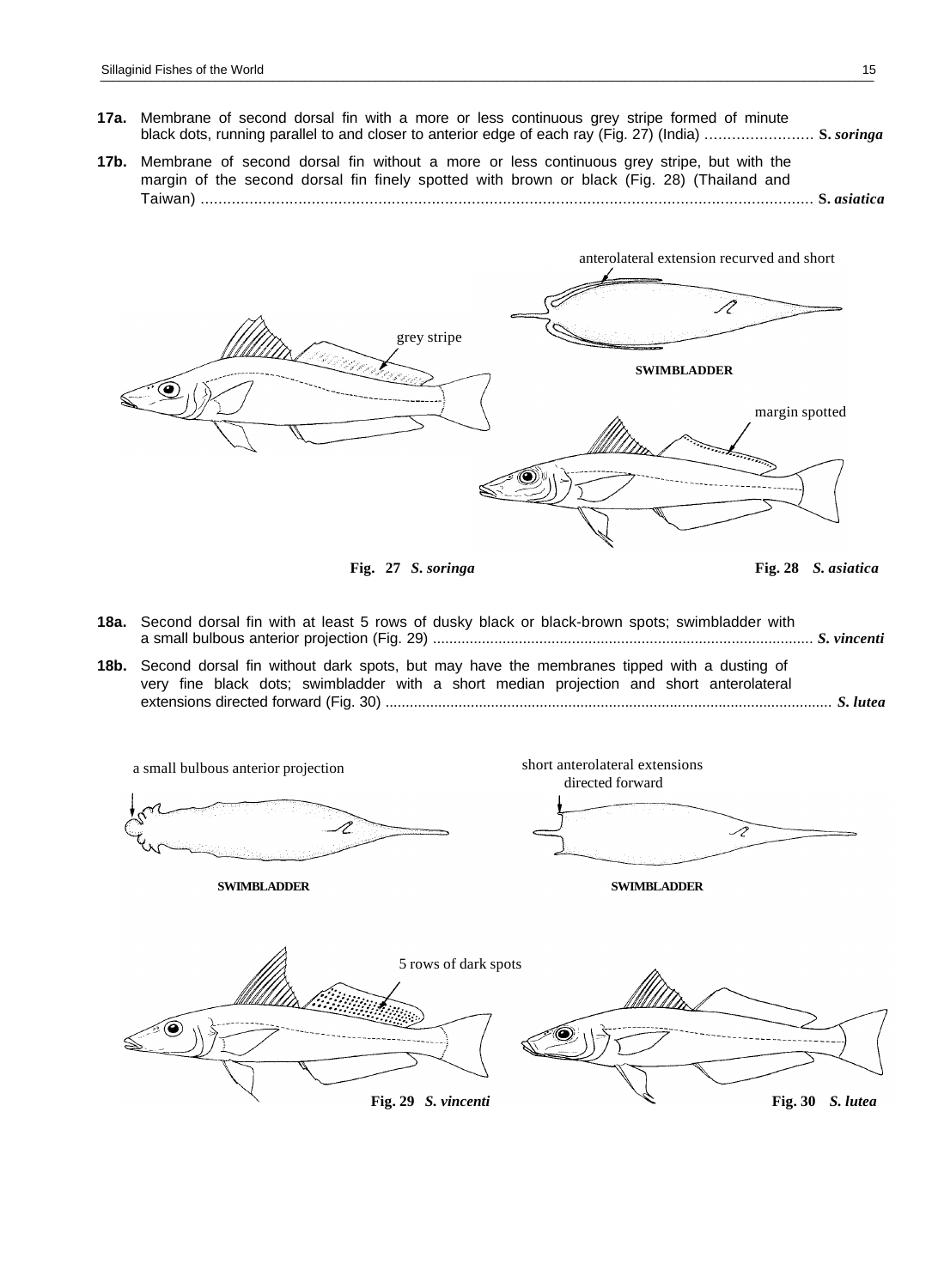## <span id="page-7-0"></span>**2.2.3 Key to the Australian-New Guinea Genera and Species**

- **1a.** Scales very small, 129 to 147 in the lateral-line series (Fig. 31) .................................... *Sillaginodes punctata*
- **1b.** Scales not very small, 50 to 84 in the lateral-line series (Fig. 32) ................................................ **(***Sillago***) -> 2**



**Fig. 31** *Sillaginodes punctata* **Fig. 32** *Sillago*



- **2a.** A dark spot or blotch on or just preceding the pectoral-fin base (Fig. 33) .................................................... **-> 3 2b.** No dark spots on or preceding pectoral-fin base ........................................................................................ **-> 6**
- **3a.** Body without dark blotches or bars on sides and back (Fig. 33) (juveniles up to 9.0 cm may have dark blotches in which case dissection of the swimbladder is necessary) ................................ *S. ciliata* **3b.** Body coloration not uniform silvery in adults ................................................................................................ **-> 4**



**4a.** Body with 8 to 11 oblique rusty brown bars dorsally; dorsal-fin rays 17 to 19; anal-fin rays 16 to 18 (Fig. 34) ......................................................................................................................................... *S. vittata* **4b.** Body with dark blotches not in regular oblique bar ...................................................................................... **-> 5**



**Fig. 34** *S. vittata*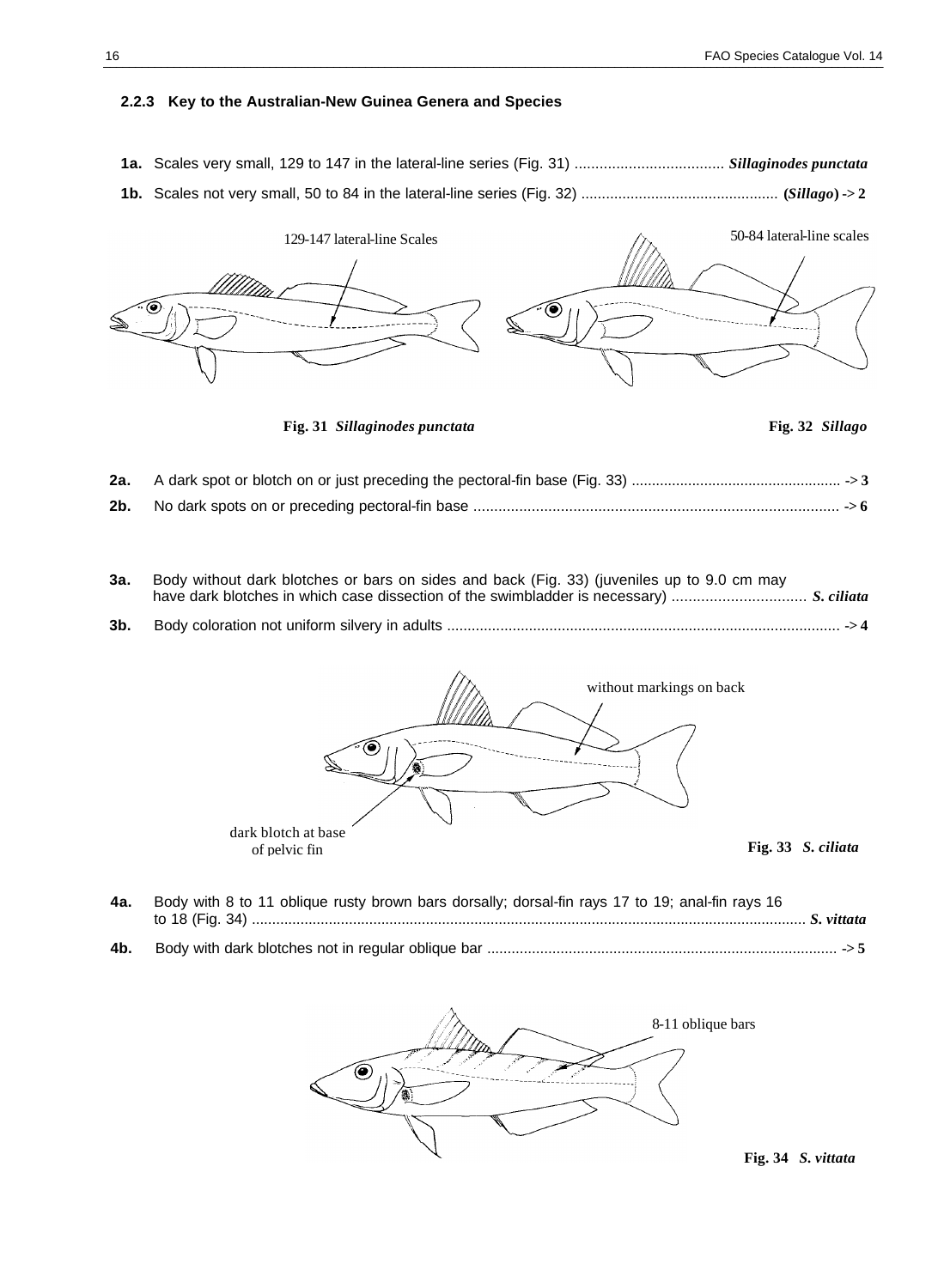- 
- **5a.** Upper and lower dark blotches on sides joined posteriorly; swimbladder with complex anterolateral extensions recurved posteriorly to the vent (Fig. 35) ........................................................ *S. maculata*
- **5b.** Upper and lower dark blotches separate; swimbladder without anterolateral extensions extending to the vent, but with four somewhat branched lobes on each side anteriorly (Fig. 36) ......................................................................................................................................................................... *S. burrus*



| 7a.        | A longitudinal row of brown or rusty brown blotches along middle of side on or below |  |
|------------|--------------------------------------------------------------------------------------|--|
| <b>7b.</b> |                                                                                      |  |



**Fig. 37** *S. flindersi* **Fig. 38** *S. bassensis*

| 8a. | Dorsal-fin ravs 20 to 23. |  |
|-----|---------------------------|--|
| 8b. | Dorsal-fin rays 16 to 18  |  |